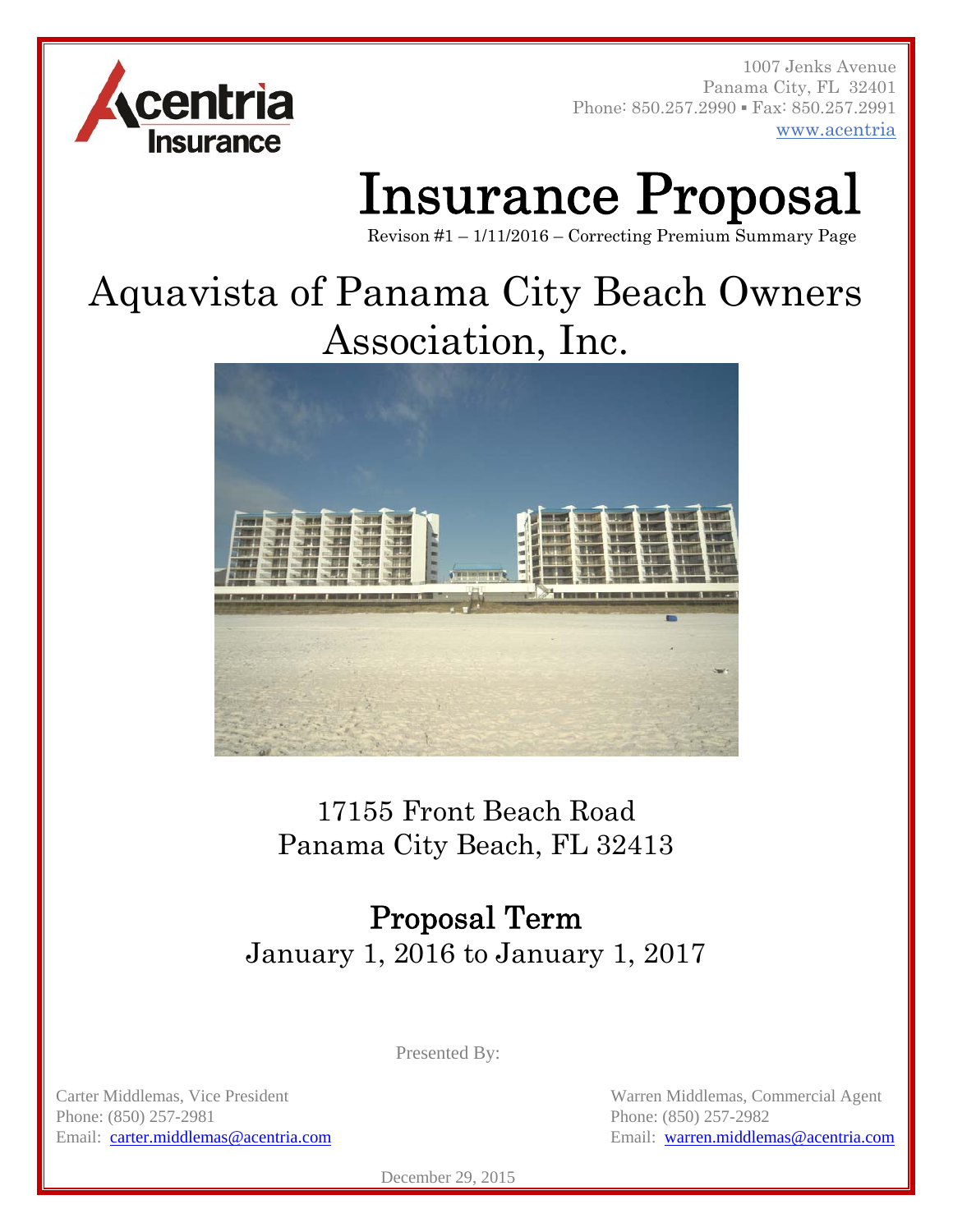# Commercial Property

Carrier: Lexington Insurance Company (Non-Admitted) AM Best Rating: A (Excellent), XV

#### Coverage:

Property including Windstorm & Hail; Equipment Breakdown

#### Covered Perils:

All Risk Excluding Flood and Earthquake

#### Coverage Schedule and Limits:

| Coverage              | <b>Scheduled Values</b> | Coinsurance   | Valuation        |  |
|-----------------------|-------------------------|---------------|------------------|--|
| East Building         | 7,777,650               | Agreed Amount | Replacement Cost |  |
| West Building         | 7,777,650<br>$^{\circ}$ | Agreed Amount | Replacement Cost |  |
| Recreational Building | 344,366                 | Agreed Amount | Replacement Cost |  |
| Swimming Pool         | 93,985                  | Agreed Amount | Replacement Cost |  |
|                       |                         |               |                  |  |

Total Insured Value  $\frac{1}{3}$  15,993,651

NOTE: Values are on a per building basis as per the schedule. Blanket limits are not implied or provided.

Sub-Limits:

| Coverage                      | Limits                |
|-------------------------------|-----------------------|
| Wind Driven Rain              | \$250,000             |
| Ordinance or Law              |                       |
| $\circ$ Coverage A            | Up to Building Limits |
| $\circ$ Coverage B&C Combined | \$1,000,000           |

#### Equipment Breakdown:

Per the terms of the coverage form, the following are covered:

- o Property Damage
- o Business Income
- o Service Interruption
- o Hazardous Substances
- o Pool Pump Equipment

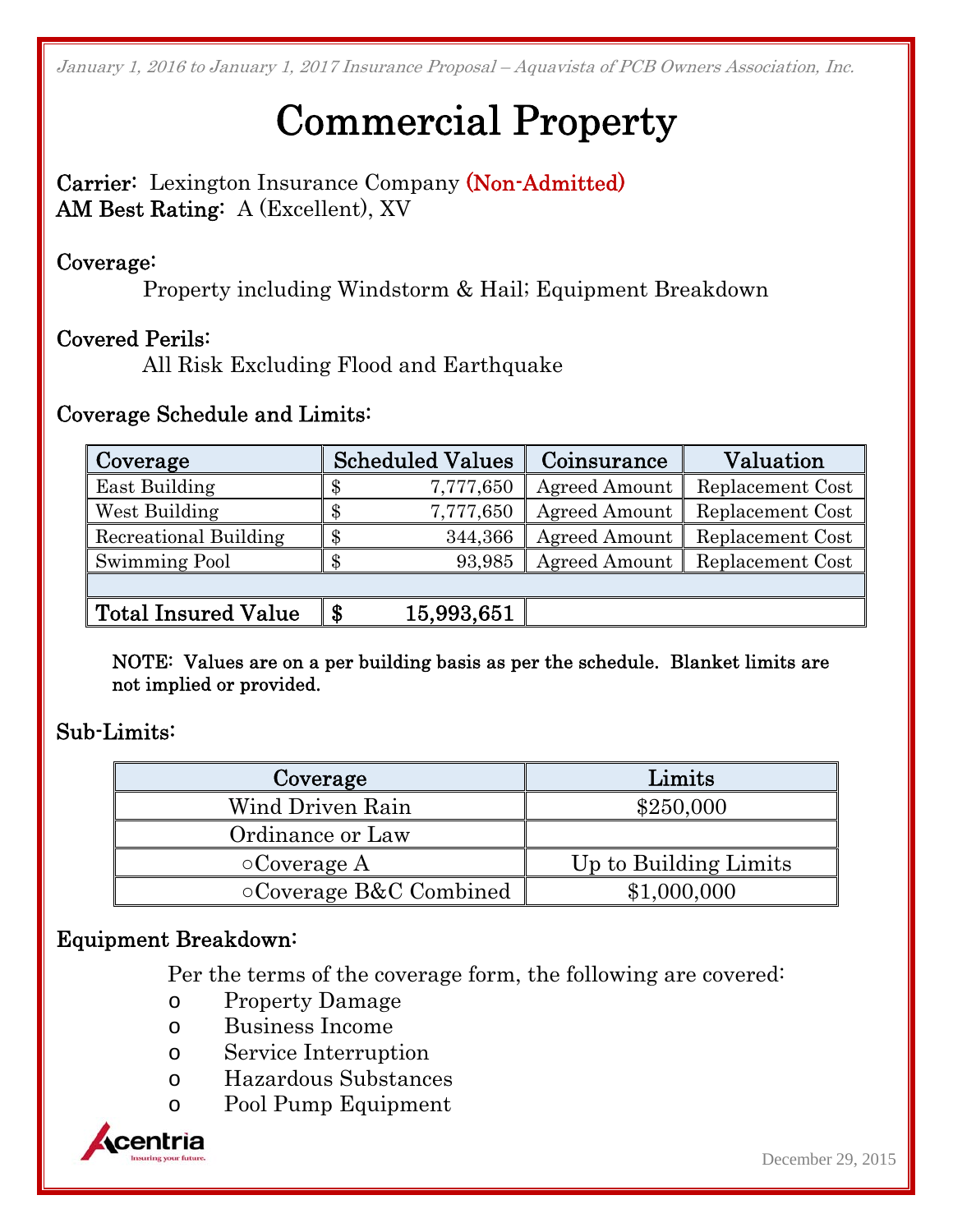# Commercial Property

### Deductibles:

| Cause of Loss              | Applicable Deductible           |  |  |
|----------------------------|---------------------------------|--|--|
| Hurricane – Wind/Hail      | 3% Annual Aggregate for         |  |  |
|                            | Hurricanes, Subject to \$25,000 |  |  |
|                            | Minimum per Occurrence          |  |  |
| All Other Wind Hail        | \$25,000 per Occurrence         |  |  |
| All Other Covered Perils   | per Occurrence<br>\$5,000       |  |  |
| <b>Equipment Breakdown</b> | \$5,000 per Occurrence          |  |  |

#### Property Extension Endorsement:

| Coverage                          | Limits                                         |  |  |
|-----------------------------------|------------------------------------------------|--|--|
| Ordinance or Law Coverage         | The lesser of 10% of the building values or    |  |  |
|                                   | \$250,000. This is a blanket limit that        |  |  |
|                                   | includes coverages B and C. Coverage A is      |  |  |
|                                   | provided.                                      |  |  |
| <b>Business Personal Property</b> | \$25,000                                       |  |  |
| <b>Outdoor Property</b>           | \$25,000                                       |  |  |
| <b>Business Income</b>            | \$50,000                                       |  |  |
| Sewer Backup                      | \$50,000                                       |  |  |
| "Spike" Clause                    | In the event of a loss, the limits purchased   |  |  |
|                                   | by the Insured may not be adequate to cover    |  |  |
|                                   | the cost to repair the building. So in the     |  |  |
|                                   | event of a loss the carrier will pay up to 15% |  |  |
|                                   | over the policy limits.                        |  |  |

NOTE: If limits are provided elsewhere in the policy, the limits for this endorsement are nullified.

#### Due at Binding:

Subject to 75% Minimum Earned Premium once bound

○Completed/Signed Acord Application

- ○Completed/Signed NSM Supplemental Application
- ○Acceptance of Quotation Signed by Insured

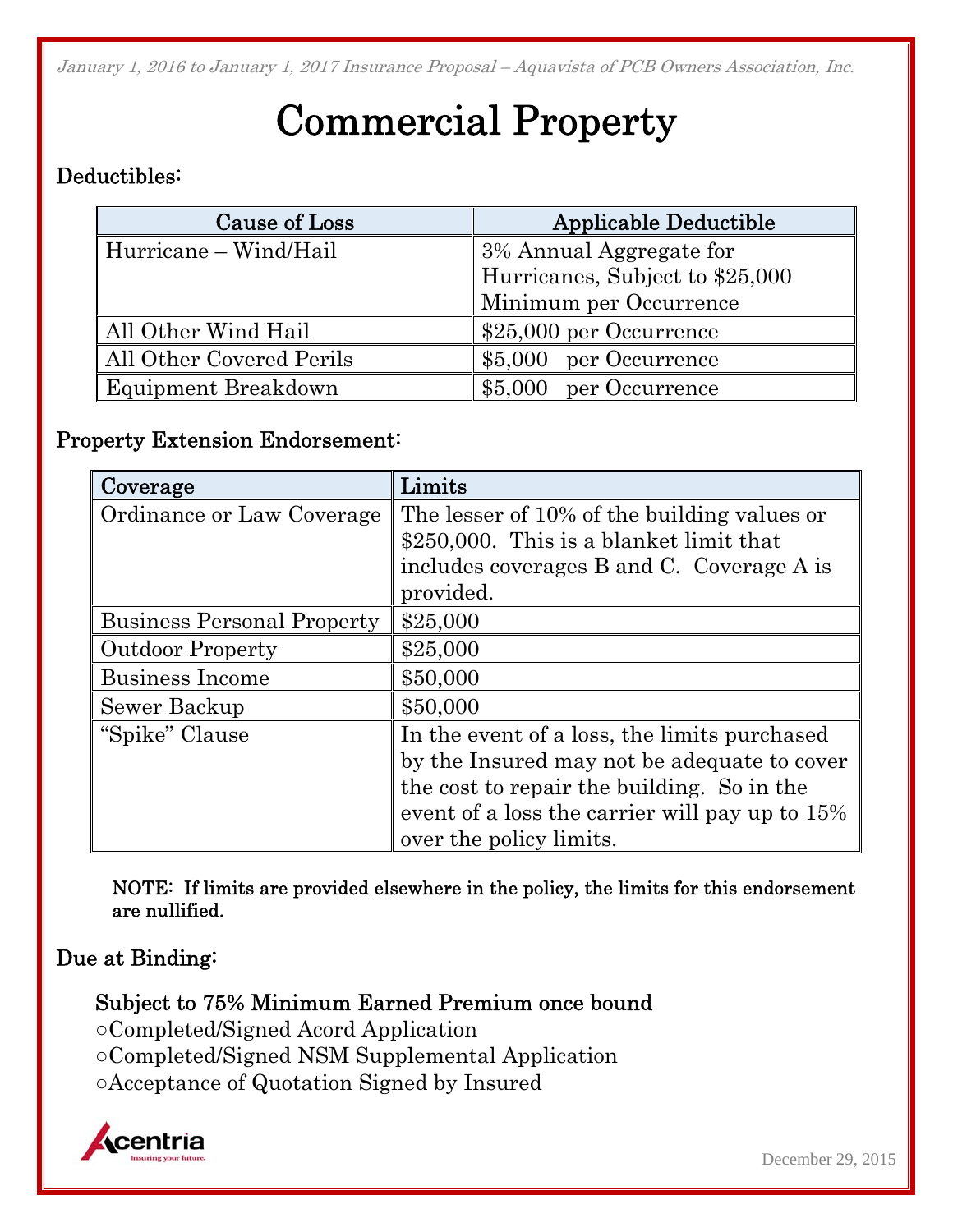# Commercial Property

### Policy Forms and Endorsements Schedule:

| <b>Commercial Property Forms</b> |                                                  |  |  |
|----------------------------------|--------------------------------------------------|--|--|
| CP0090 07-88                     | <b>Commercial Property Conditions</b>            |  |  |
| CP0125 02-12                     | Florida Changes                                  |  |  |
| IL0255 02-12                     | Florida Changes – Cancellation & Non-Renewal     |  |  |
| IL0175 09-07                     | Florida Changes – Legal Action Against Us        |  |  |
| CP1032 08-08                     | <b>Water Exclusion Endorsement</b>               |  |  |
| IL0112 06-10                     | Florida Changes – Mediation or Appraisal         |  |  |
|                                  | (Residential)                                    |  |  |
| CP019107-10                      | Florida Changes – Residential Condominium        |  |  |
|                                  | Association                                      |  |  |
| CP0017 06-07                     | Condominium Association Coverage Form            |  |  |
| CP1030 06-07                     | Causes of Loss – Special Form                    |  |  |
| CP0320 10-92                     | Multiple Deductible Form                         |  |  |
| 90630 10-92                      | Additional Coverage – Equipment Breakdown        |  |  |
| PRG9137 10-10                    | <b>Condominium Amendatory Endorsement</b>        |  |  |
| CP0325 06-07                     | Named Storm Percentage Deductible                |  |  |
| 89644 07-05                      | Coverage Territory Form                          |  |  |
| IL0017 11-98                     | <b>Common Policy Conditions</b>                  |  |  |
| 76105 02-09                      | Florida – Cancellation / Non-Renewal Endorsement |  |  |
| PRG2040 07-06                    | Minimum Earned Premium - 75%                     |  |  |
| PRG2023 07-05                    | Service of Suit Form                             |  |  |
| PRG7003 11-09                    | Estimated Taxes, Assessments and Surcharges      |  |  |

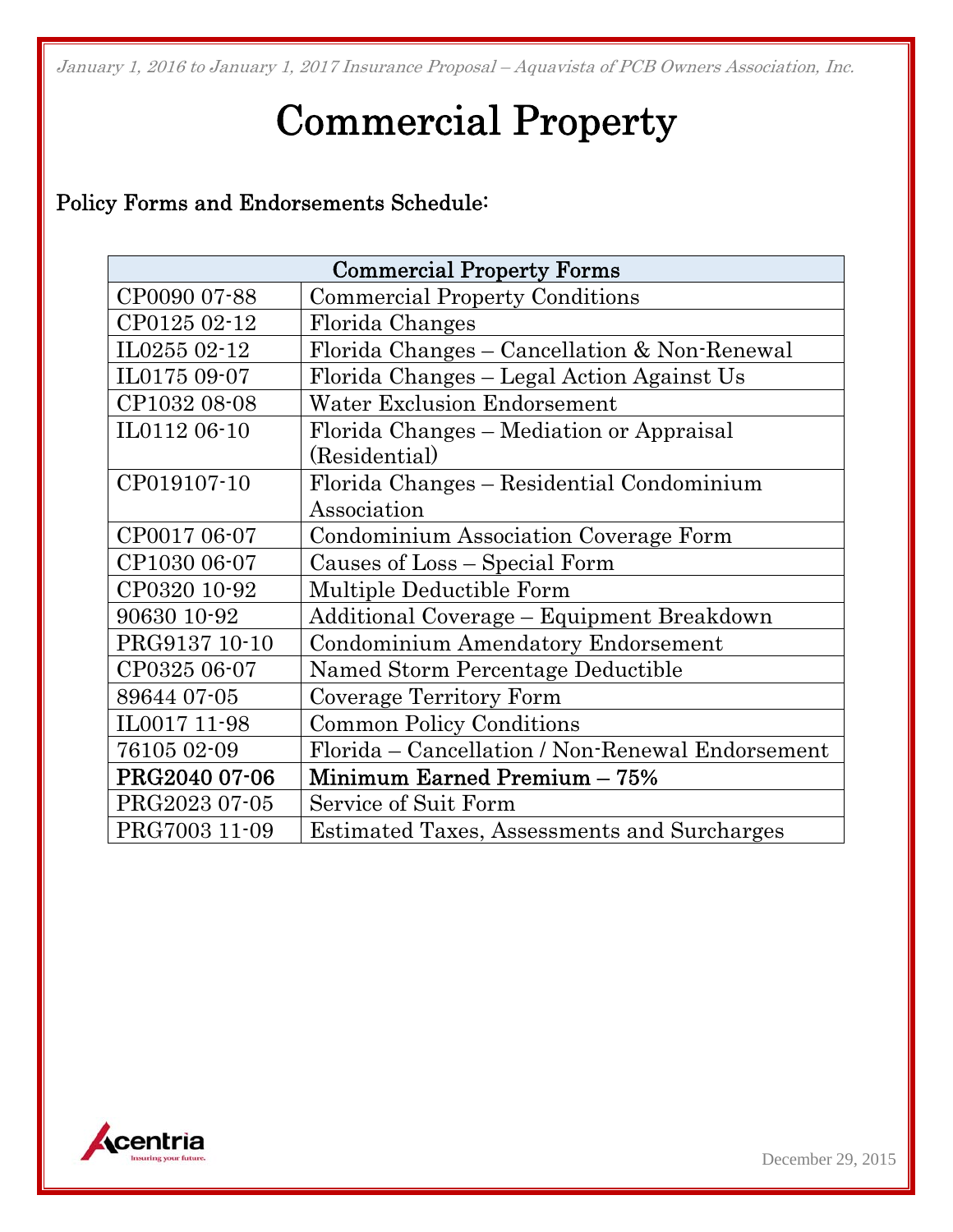# General Liability & Crime (Fidelity)

Carrier: Southern Owners Insurance Company (Admitted) AM Best Rating: A++ (Superior), XV

#### General Liability Coverage Limits:

| General Aggregate Limit:             | \$2,000,000 |
|--------------------------------------|-------------|
| Products/Completed Aggregate Limit:  | \$2,000,000 |
| Personal & Advertising Injury Limit: | \$1,000,000 |
| Each Occurrence Limit:               | \$1,000,000 |
| Damage to Premises Rented To You:    | \$300,000   |
| Medical Expense Limit:               | \$10,000    |
| Hired and Non-Owned Auto Liability – | \$1,000,000 |
| Each Occurrence:                     |             |

Twice the "General Aggregate Limit" shown above is provided at no additional charge for each 12 month period. Products-Completed Operations Aggregate is automatically reinstated once.

#### Exposures:

| Description                   | Premium<br><b>Basis</b> | Rated<br>Exposure |
|-------------------------------|-------------------------|-------------------|
| $Condominiums - Residental -$ | Units                   | 84                |
| Association                   |                         |                   |
| Swimming Pool                 | Each                    |                   |

#### Forms & Endorsements:

- o Additional Insured Unit Owners
- o Additional Insured Property Management Company
- o Amendment of Location and Project Aggregate Limits of Insurance
- o Terrorism Certified Acts
	- o Coverage cost is \$51.00 and included in quote. However, this coverage is optional and can be deleted with signed Terrorism Rejection form.

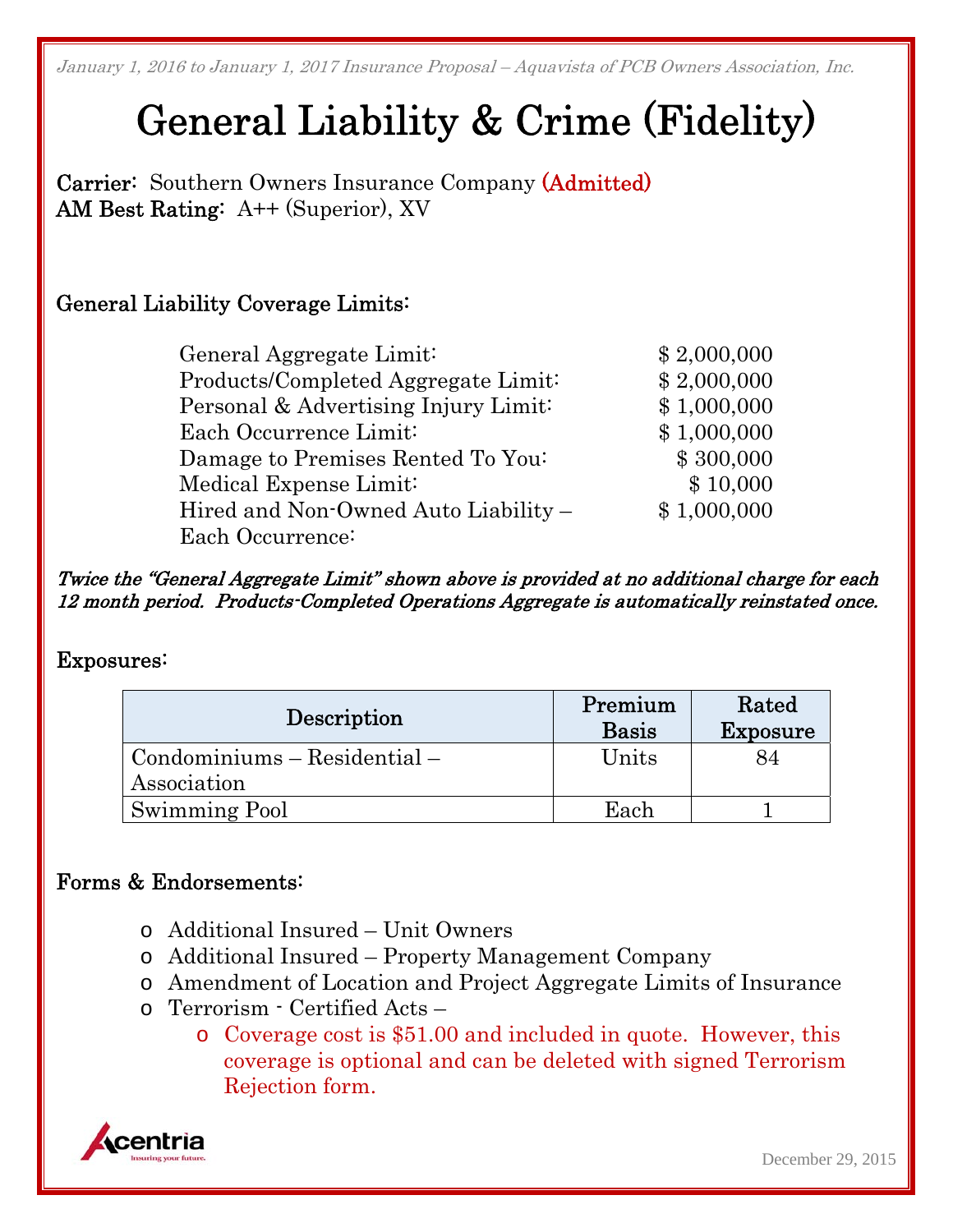# General Liability & Crime (Fidelity)

#### Forms & Endorsements (continued):

- o Commercial General Liability Plus Endorsement
	- o Commercial General Liability Plus Endorsement applies to the Commercial General Liability coverage form
		- o Extended Watercraft less than 50 feet in length
		- o Hired Auto and Non-Owned Auto Liability
		- o Broadened Supplementary Payments
		- o Loss of Earnings \$400
		- o Additional Products-Completed Operations Aggregate
		- o Personal Injury Extension
		- o Broadened Knowledge of Occurrence
		- o Damage to Premises Rented to You -
		- o (Fire, Lightning, Explosion, Smoke, or Water Damage) up to \$300,000
		- o Medical Payments Amendment \$10,000
		- o Blanket Additional Insured Lessor of Leased Equipment
		- o Blanket Additional Insured Managers or Lessors of Premises
		- o Newly Formed or Acquired Organizations Extension
		- o Blanket Waiver of Subrogation

### Crime (Fidelity) Coverage Limits:

#### FORM A - BLANKET EMPLOYEE DISHONESTY

Limit of Insurance: \$700,000 Deductible: \$500

#### Subject To:

- o Completed/Signed Application
- o Signed Terrorism Rejection form if this coverage is not desired

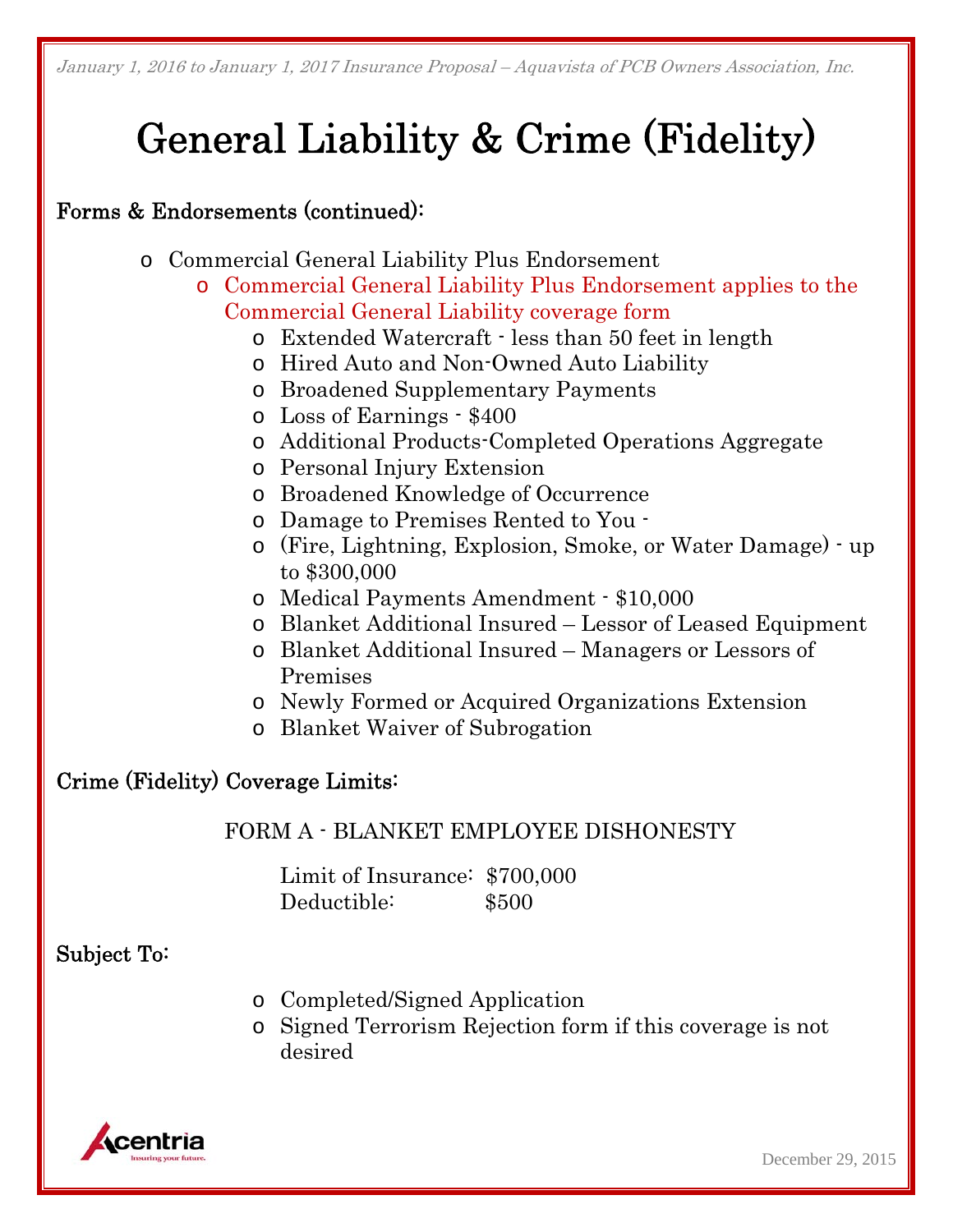# Umbrella

Carrier: Great American Insurance Company (Admitted) AM Best Rating: A+ (Superior), XIII

### Coverage and Limits:

### Umbrella Limit of Liability

- $\circ$  \$5,000,000
- o Defense costs are outside the limit
- o S.I.R. \$0 except for \$10,000 for New York State

### Coverage is subject to MINIMUM underlying limits below:

- o General Liability
	- \$1,000,000 per Occurrence \$2,000,000 General Aggregate per Location \$1,000,000 Products Completed Operations Aggregate Defense costs must be outside the Limits
- o Auto Liability \$1,000,000 CSL Warranty, including Hired and Non Owned
- o Directors & Officers \$1,000,000 Each Occurrence, if applicable \$1,000,000 Aggregate

### o Employers Liability

\$500,000 Each Accident \$500,000 Disease Policy Limit \$500,000 Disease Each Employee

- o If Hired and Non Owned Auto Liability is provided there must be a separate \$1,000,000 Limit for this line of coverage
- o If Multiple Locations, the per location aggregate on the underlying is mandatory not optional

#### o

### Limitations:

- o Limitation of Coverage to Specified Locations
- o Specified Named Insureds Limited to Owners, Managers, or Lessees of specified locations
- o Newly acquired locations and newly formed entities must be reported to and accepted by the company within 90 days
- o Coverage is limited to real estate risks only and covers risk exposures usual and customary to the ownership, and/or management of real estate.

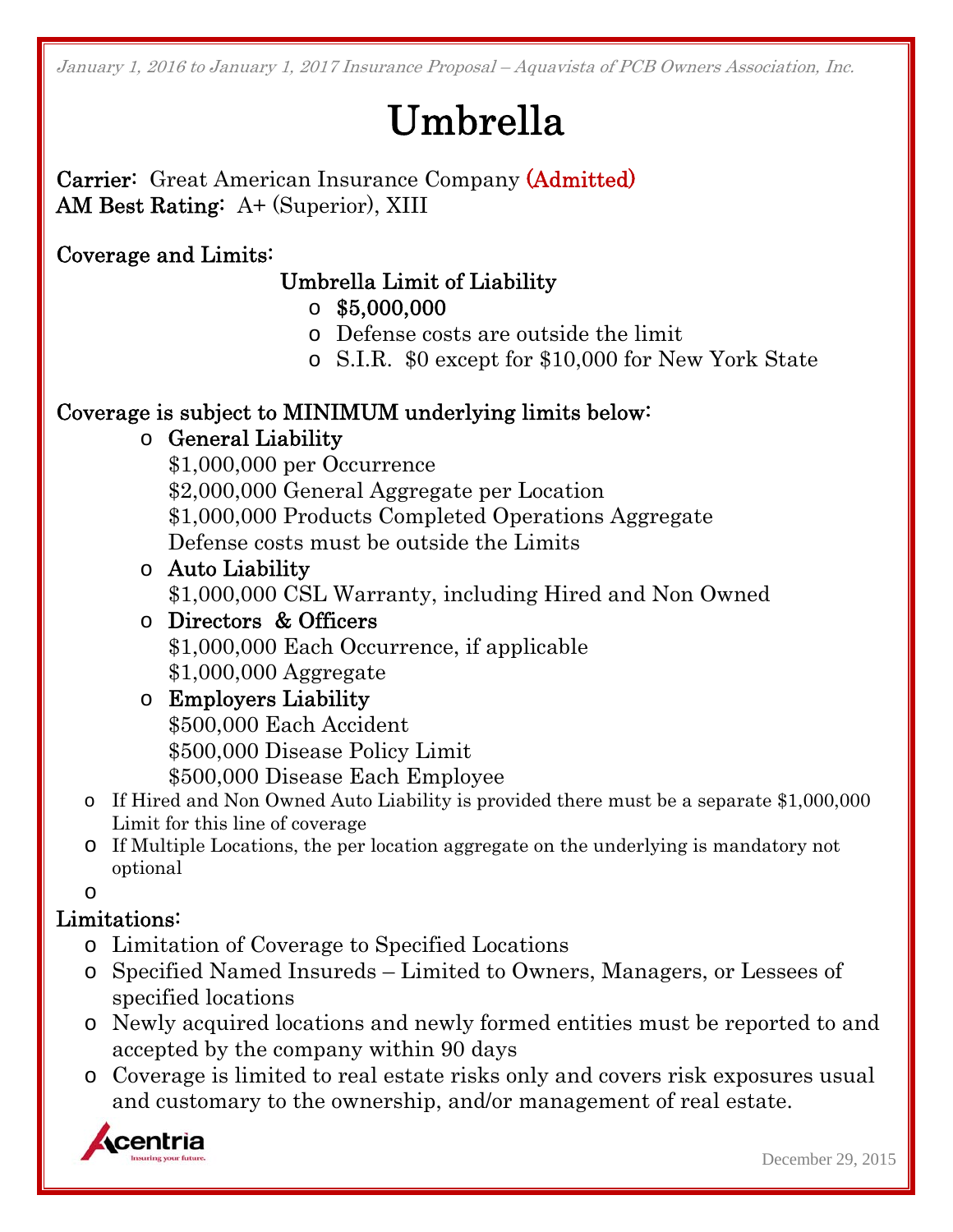# Umbrella

#### Forms and Endorsements:

Commercial Umbrella Coverage Form Including: o No Fault, Uninsured Motorist or Underinsured Motorist Exclusion o Maintenance of Underlying Insurance Specified Locations Known Injury or Damage Endorsement Advertising Injury – Following Form Auto Liability – Following Form Punitive or Exemplary Damages – Following Form Professional Liability Exclusion Non-Business Activity Exclusion Liability Arising out to Lead – Exclusion (Lead buy-back option for the limit you've selected, but not exceeding \$100mil, is available – contact your underwriter for more information) Employment-Related Practices Liability Exclusion (\*except when coverage is provided in eligible underlying D&O Liability Insurance Aircraft Liability Exclusion Real Property Construction or Development Exclusion Builder Developer or Sponsor Misconduct Exclusion CCC Real & Personal Property Exclusion with GKLL Exception Discrimination Follow Form Disclosure Pursuant to Terrorism Risk Insurance Act Exclusion of Punitive Damages Related to a Certified Act of Terrorism Pollution Exclusion – Exception for Hostile Fire/Building Heating Equipment War Liability Exclusion Broad Named Insured Real Estate Owners – Lessors Risk Only Nuclear Energy Liability Exclusion Personal Injury – Following Form Directors & Officers Liability – Following Form Employee Benefit Liability – Following Form Fungi, Mold or Spores Exclusion Intellectual Property Exclusion Non-Owned Watercraft Liability – Up to 26 Feet Liquor Liability Exclusion for Business of Manufacturing, distributing, selling, serving or furnishing of alcoholic beverages Bodily Injury and Property Damage Following Form Earthquake of Flood Omission Exclusion Swimming Pool Fencing Conditional Exclusion Silica Related Dust Exclusion Cap on Losses from Certified Acts of Terrorism Unintentional Errors or Omissions Underlying Sub-limits Endorsement

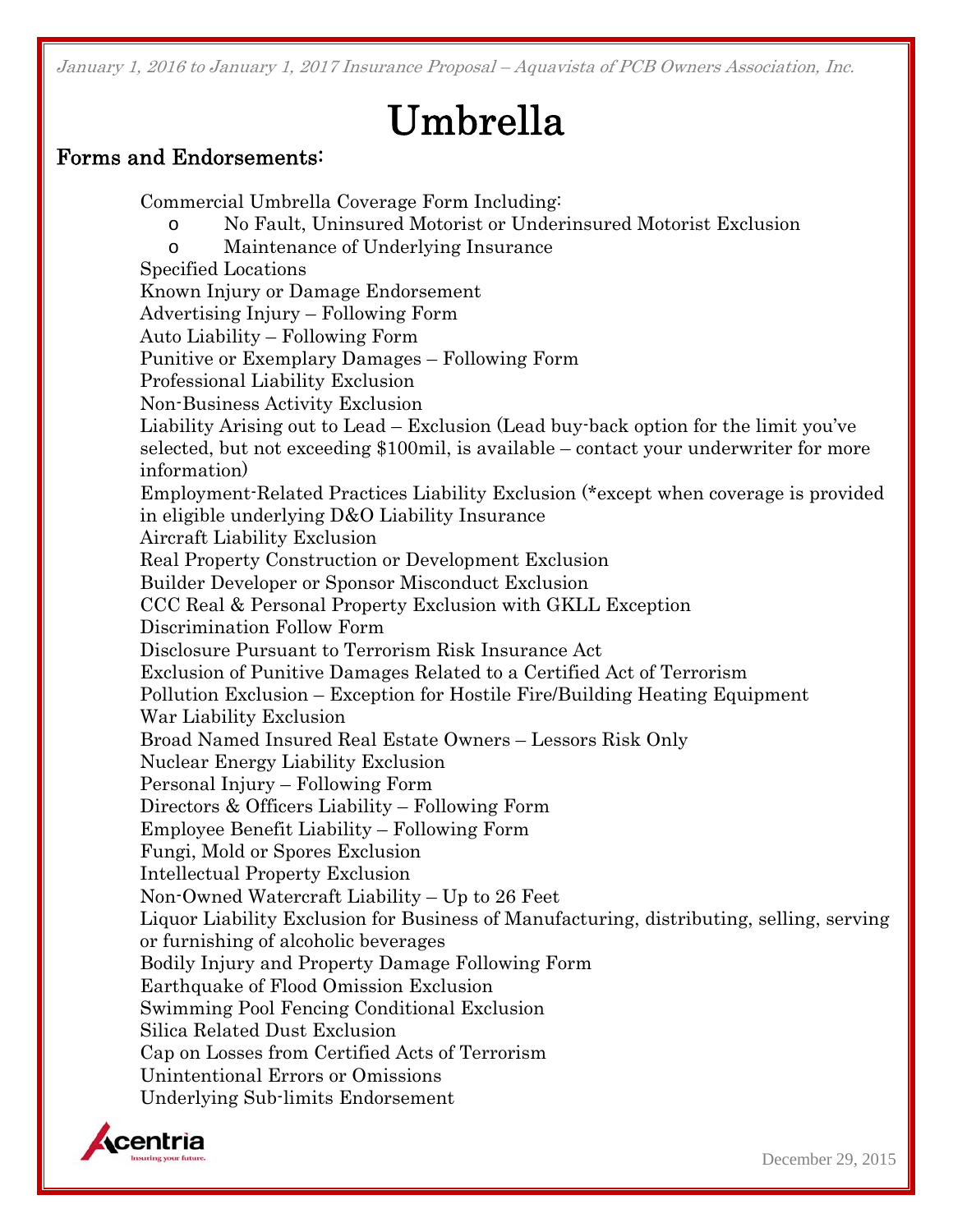# Directors & Officers Liability

Carrier: Great American Insurance Company (Admitted) AM Best Rating: A+ (Superior), XIII

#### Coverage and Limits:

| Limit of Liability Each Policy Year:        | \$3,000,000            |
|---------------------------------------------|------------------------|
| Deductible per Claim:                       | \$2,500                |
| <b>Prior &amp; Pending Litigation Date:</b> | <b>January 1, 2016</b> |

#### Forms and Endorsements:

ExecPro-Community Association

- o Section I: Insuring Agreements
- o Section II: Discovery Period
- o Section III: Definitions
- o Section IV: Exclusions
- o Section V: Limits of Liability and Retention
- o Section VI: Costs of Defense and Settlements
- o Section VII: Notice of Claim
- o Section VIII: Coverage Extensions
- o Section IX: General Conditions

Terrorism Coverage Endorsement Terrorism Coverage Premium Disclosure Terrorism Coverage Policyholder Disclosure Florida Amendatory Endorsement Deletion of Noise Exclusion Data Security Wrongful Acts and Privacy Wrongful Acts Coverage Endorsement Lifetime Reporting

### THIS IS A CLAIMS MADE POLICY